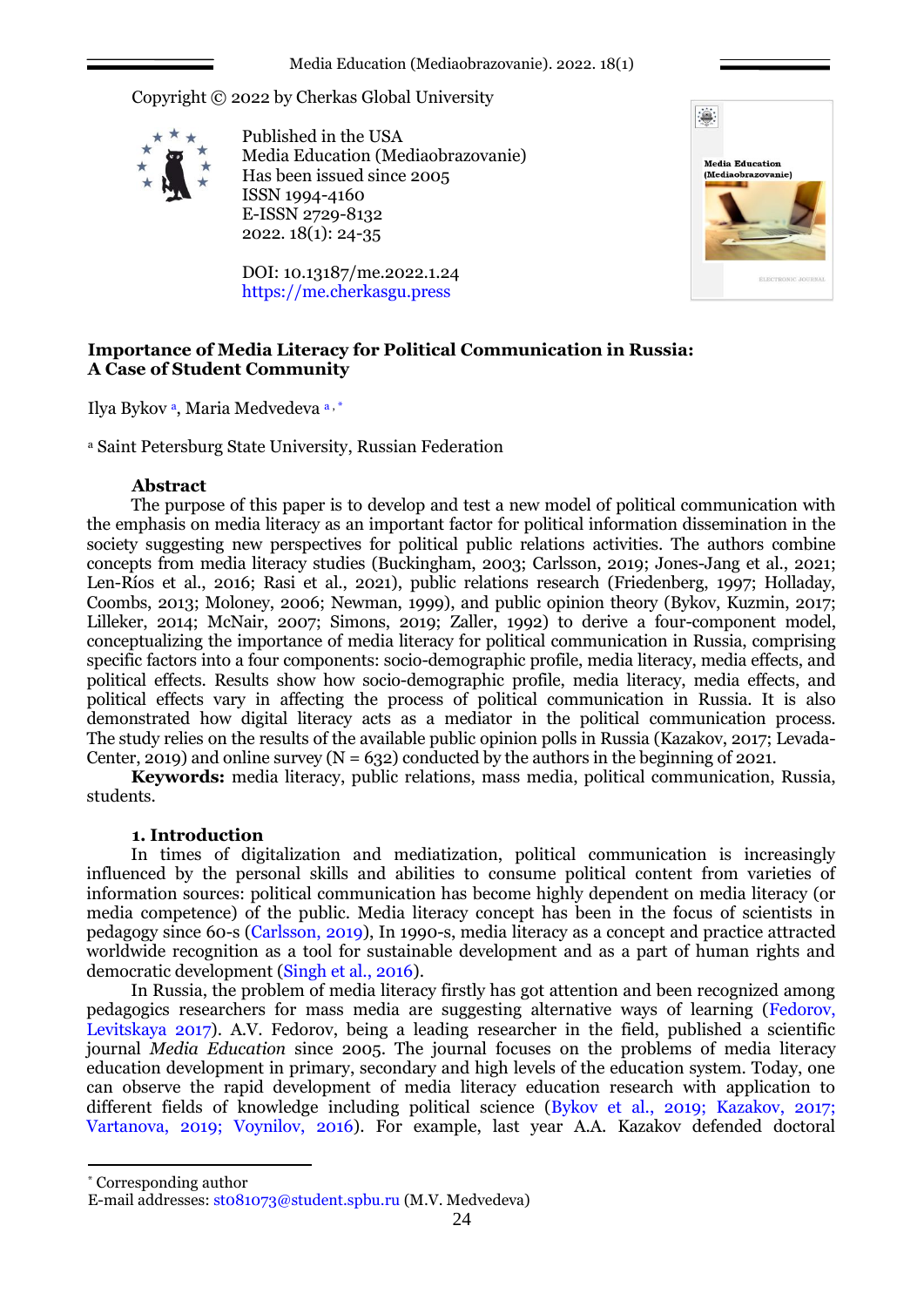dissertation "The political role of media literacy in the context of the technological transformation of mass communication" in Moscow State University (Kazakov, 2020).

Obviously, media literacy education has great importance for mass media and public opinion. However, there is a lack of studies in the field of public relations and media literacy (Holladay, Coombs, 2013). The topic undoubtedly has great potential for practical implications since media literacy directly impacts on public relations. Effectiveness of PR-strategies, tactics, and tools directly depends on how the target groups filter and verify the content of mass media. The studies in the field media literacy and public relations have a certain potential to facilitate a public discussion about media literacy development and to raise the awareness among PR-practitioners on the topic of responsible campaigning. The social and practical implications of the study have a great importance for political communication. Public relations being fully adopted by political actors contribute to the mediatization of politics with supposedly negative overall results (Lau et al., 2007; Moloney, 2006; Newman, 1999; McNair, 2004). The paper seeks to explore the importance of media literacy for political communication and political public relations.

In the following, this task is approached in three steps: First, approaches to studying media literacy from different fields of research are introduced, leading to a synthesis of central research gaps with the emphasis on political communication. Second, the public relations perspective is applied to develop a new four-component model of political communication by combining concepts from public opinion, media literacy, media effects and public relations. Third, we demonstrate how this model can be operationalized and used for empirical evaluation of the state and effects of media literacy by drawing on a student sample and using the politics in Russia as an example.

#### **2. Materials and methods**

The following conceptual model is rooted inside the political processes in Russia, thus should be treated cautiously keeping in mind national circumstances. Political communication in today's Russia has a unique configuration with sharp polarization on two opposing parts of society: the bigger part of middle and elder generations with TV as a main source of information and the younger and smaller part with social media and the Internet as a main source of information (Levada-Center, 2020). Of course, this picture is far more complicated since 76.3 % of the population (12+) uses the Internet and  $\overline{82.8}$  million people are going online every day in 2019 (Davydov, 2019). It means that media audiences are overlapping. However, studies show striking differences in political information consumption among generations in Russia: only 13 % of the 18-30s age group is watching social and political programs on TV or over channels, while 33 % of the over 60s age group enjoys such programs (Kazakov, 2017). There is another important issue in the political system of Russia: voter's turnout is much higher in senior generations and much lower in younger generations (Smyth, Soboleva, 2014). Political and social-information campaigns are broadcasted exclusively on television and are not intended for a younger audience. Young people are somehow excluded from political communication. Unfortunately, prolonged communication disruption and miscommunication tends to cause political crises like the 'Facebook revolution' in Moscow in 2011 or recent 'Tik-Tok protests' (White, McAllister, 2014).

Recent developments of political communication in Russia are influenced by two corresponding processes: media transformations with the emphasis on the digital mediums (Vartanova, 2019) and advances in public relations and advertising as a tool of political management (Samoilenko, Erzikova, 2017). Public relations as a set of technologies and principles of mass communication were introduced in Russia in the 1990-s. Since then 'some Western 'ways of doing PR' have infiltrated Russian PR field, simultaneously changing it and mutating under the field's influence' (Erzikova, 2013). There is a big industry of PR-education and PR-services including political and government communication (Bykov et al., 2016). The tool-box of PRpractitioners in Russia is astonishingly wide and strong, especially in the field of political PR where the proactive press-relations approach is used in the first place (Larsson, 2012). Activities in the field of media-relations and press-liaisons seem to be strongly linked to the presidential job approval (Kiousis, Strömbäck, 2010).

Advances in political image-making are clearly on the top if one bears in mind a figure of the President Putin (Kazun, 2016; Robertson, Greene, 2017; Simons, 2019). Russian communication consultants also show excellent skills with political mythmaking (Laruelle, 2016; Persson, Petersson, 2014). The study by Robertson and Greene finds that 'television propaganda did indeed matter' in Russia (Robertson, Greene, 2017). Possible explanation roots on the adaptations of agenda-setting and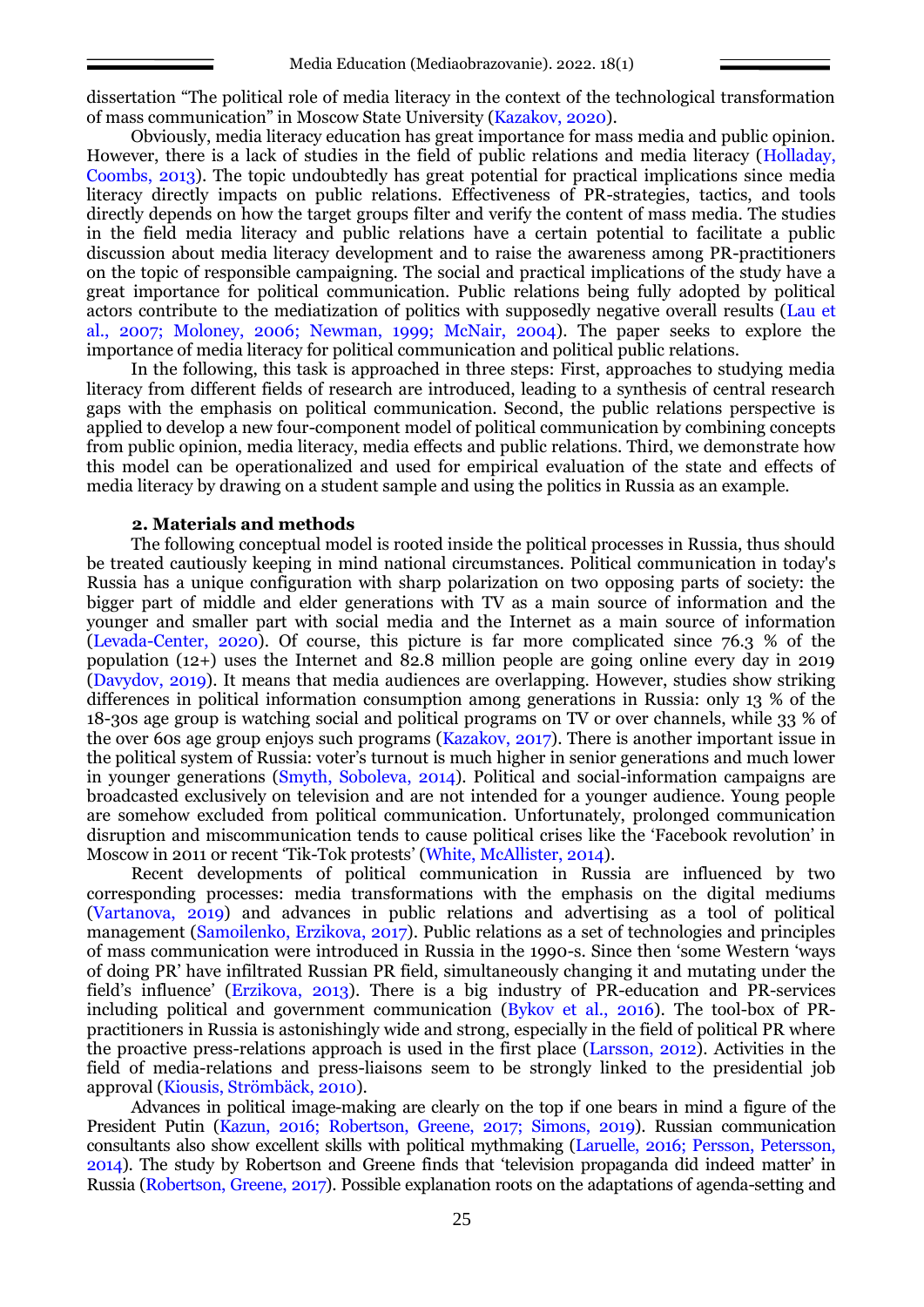framing theories by political consultants (Bodrunova, Nigmatullina, 2019; Bykov, Kuzmin, 2017; Kazun 2016). As a result, it is clear why Guriev and Treisman argue that the political regime in Russia belongs to the new category of informational authoritarianism that is characterized by massive investment in mass media control and political PR (Guriev, Treisman, 2020).

Despite firm control over political agenda and media, there is a strong feeling of political system instability in Russia. The problem seems to have several dimensions. One of them deals with the generation gap mentioned above. Second one is about the quality of PR on the peripheral branches of the regime (Dollbaum, 2020). The other problem is grounded on new developments in political marketing. Classic technologies of informational influence usually include segmenting the audience into target groups with highlighting specific socio-demographic characteristics, after that goes specification of media channels which helps to focus communication on the target groups (Burton, Shea, 2010; Farrell, Schmitt-Beck, 2002; McNair, 2007; Newman, 1999). In this model, media provides some media effects for socio-demographic groups. In this way, mass media influence the political process (Klapper, 1960).

Lilliker puts digital literacy on the periphery of the political communication system combining social uses of media, media literacy and political interest in one of the three context elements (media system and regulation of media use being two others) (Lilleker, 2014). This marketing-orienting model worked fine until recently helping to form public opinion all around the world (Zaller, 1992). Several miscalculations by opinion pollsters (Trump campaign being mostly remembered) and mass protests raise some questions about this model (Bennett and Segerberg, 2012). Today's media rich society depends on digital literacy for the users who are filtering information and navigating the media landscape according to digital skills and level of critical thinking (Singh et al., 2016). F. Toepfl indicates this problem like this: 'the study of audiences received astonishingly little attention' (Toepfl, 2014). So, it is reasonable to suggest that both sociodemographic profiling and media literacy profiling could work as basic parameters for political communication. In this regard media literacy should have a great importance, since it is it that determines how political information will be perceived by consumers.

This study suggests a new scheme of political communication in Russia comprising specific factors into four components: socio-demographic profile, media literacy, media effects, and political effects. The overwhelming majority of authors consider media literacy as an undoubtedly positive factor in political communication: the higher the media literacy, the better. However, in the context of Russian politics, a high level of media literacy is able to prevent young adults from participation in political life (Toepfl, 2014). The idea of media literacy levels is well presented in special literature (Catts, 2010; Literat, 2014; Voynilov et al., 2016). So, concerns about manipulation in the media (Bagdikian, 2004) and spin-doctoring in PR (McNair, 2004) may lead to the phenomenon of excessive media literacy, to boost conspiracy thinking, and discourage political participation. Authoritarian regimes learn how to use new social media to protect their activities by corrupting the public sphere (Gunitsky, 2015; Morozov, 2011). However, in all levels of media literacy it leaves an open door for practices of political propaganda and political PR.

Based on this conceptual model and the literature review it is reasonable to formulate four specific research questions:

*RQ1. How can we integrate the concept of media literacy into the model of modern political communication?*

*RQ2. How can we specify and measure media literacy and its individual dimensions?*

*RQ3. How do different political communication dimensions interrelate and affect each other?*

*RQ4. Is it possible to prove that media literacy replaces socio-demographic profile as a basic parameter?*

Empirical studies of digital literacy in Russia are very rare, digital literacy is considered to be in the medium level at best (Kazakov, 2020). Voynylov and colleagues conducted a study and came to surprising conclusions: only 60 % of the respondents are able to find necessary information with search engines, and 56 % said that they compare information from different sources in order to verify it (Voynilov et al., 2016). Bondarenko and colleagues reported that according to the data from Universities only 87 % of students with higher education have the skills of communication in the digital environment and working with digital information (Bondarenko et all., 2019). This study aims to study digital literacy, media effects and political effects in the student community in Russia. The study focuses on the students since the recent political events in Russia indicate that young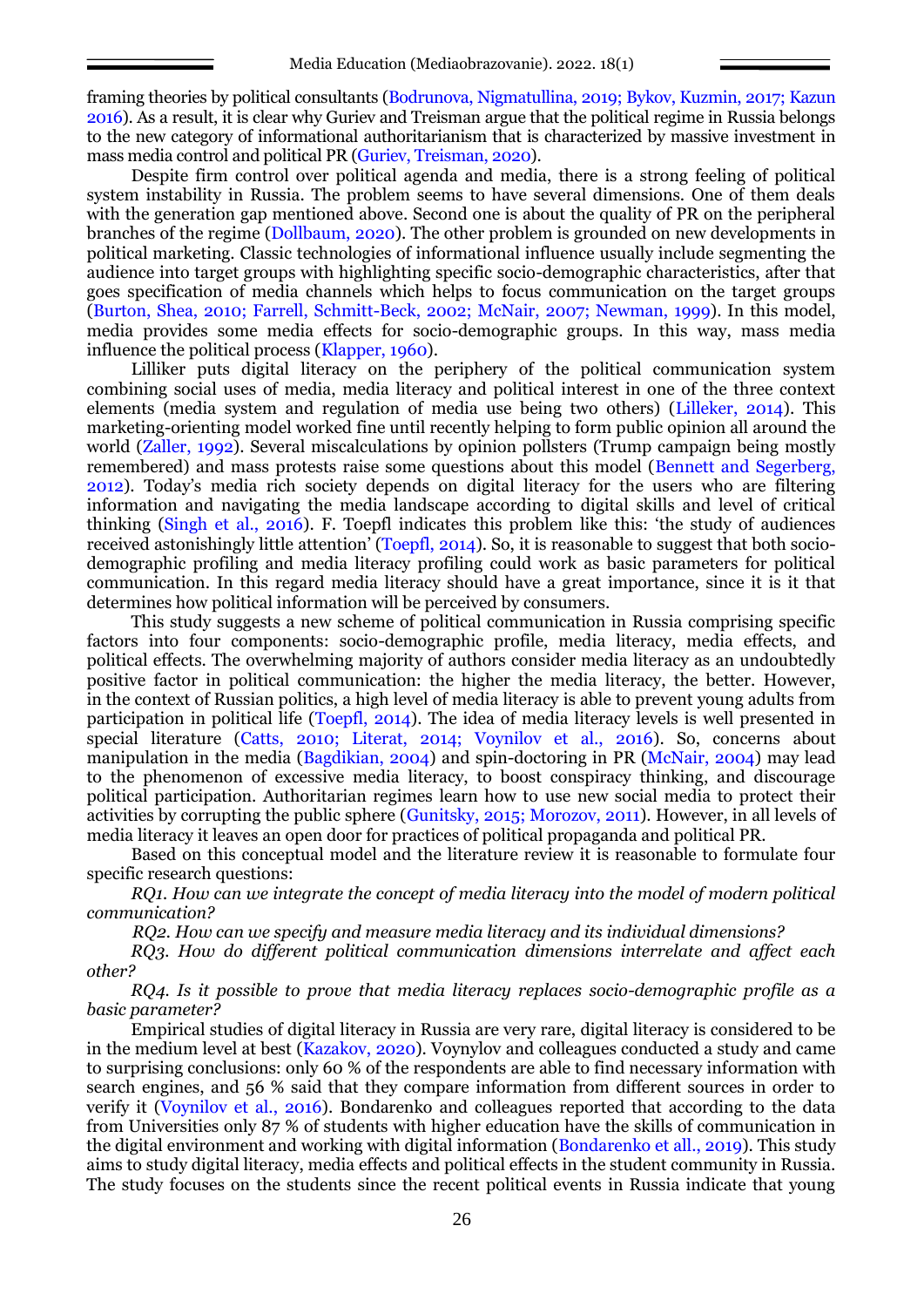people could be mobilized by political campaigning in social media. All data is available at GitHub [\(https://github.com/prof-bykov/MediaLiteracyRu\)](https://github.com/prof-bykov/MediaLiteracyRu).

| Parameter     | %<br>N |                     |
|---------------|--------|---------------------|
| Age           |        |                     |
| $16 - 20$     | 387    | 61.2                |
| $21 - 25$     | 222    | 35.1                |
| 26-30         | 18     | 2.8                 |
| $31 - 35$     | 5      | 0.7                 |
| Gender        |        |                     |
| Male          | 293    |                     |
| Female        | 339    | $\frac{46.4}{53.6}$ |
| Location      |        |                     |
| Megacities    | 408    | 64.6                |
| <b>Cities</b> | 224    | 35,4                |
| Education     |        |                     |
| Humanitarian  | 339    | 53.6                |
| Technological | 293    | 46.4                |

**Tab. 1.** Socio-demographic profile of student sample (N = 632)

This study uses the method of online-survey because of COVID-19 limitations. The data were collected in January-February of 2021. Table 1 presents the socio-demographic profile of the sample. The sample tries to repeat proportions of the student population in Russia by the parameters of age, gender, education, and location. According to Bondarenko and colleagues, there were about 4.161.700 students in Russia in 2019: 54.6 % being female and 54.3 % with humanitarian specialization (Bondarenko et al., 2019). The sample is also diversified and quoted by location: 64.6 % of the respondents are students from Universities located in big cities like Moscow, St. Petersburg, Yekaterinburg, and Kazan. The other respondents are from not so big cities located all around Russia: Vladivostok, Ufa, Perm, Saratov, Stavropol, Astrakhan', Vladimir, Tula, Yaroslavl, Syktyvkar, Irkutsk, etc. The sample is non-parametric data by the parameter of age (Mean=20.24, SD=2.348, Skewness=1.969, Kurtosis=6.722) due to the fact that high-level education in Russia starts at the age of 17 with life-long opportunities to have a new diploma. A survey questionnaire includes 20 questions. Within the framework of the questionnaire, we set four blocks of questions: socio-demographic profile, media literacy, media effects, and media competence.

The time required to complete the final survey was approximately 5 minutes.

To evaluate media literacy competencies of students the questionnaire contained six questions. First three were about media literacy awareness including simple questions like 'Have you heard something about media literacy?'. Next two were about skills of fact-checking and alternative sources practice including simple questions like 'Do you compare news in different mass media?' The last question was about the necessity of media education in secondary schools. These questions used Likert scale. To simplify this component the study uses a media literacy awareness index (MLAI) which summarizes maximum positive answers. According to this study, MLAI could fall in the range from 0 to 9 (first 3 questions have 1 point each, next 3 questions have 2 points each). So, respondents can get 9 maximum and 0 minimum.

To test media effects the questionnaire has, first of all, there was a question whether respondents trust the information distributed by the media. To understand the opinion about media manipulation there was a question on whether the respondents believe that the media is manipulating their opinion. Another question tested the respondents' opinion on news and media content to be aggressive. And one more question related to the orientation of political talk shows: are they entertaining or serious in nature. In addition, we raised the question of whether the media primarily act in the interests of the owner or in the interests of the target audience. All these questions helped to understand students' opinion about the main media effects: reliability, manipulations, politainment, public or private interest, etc.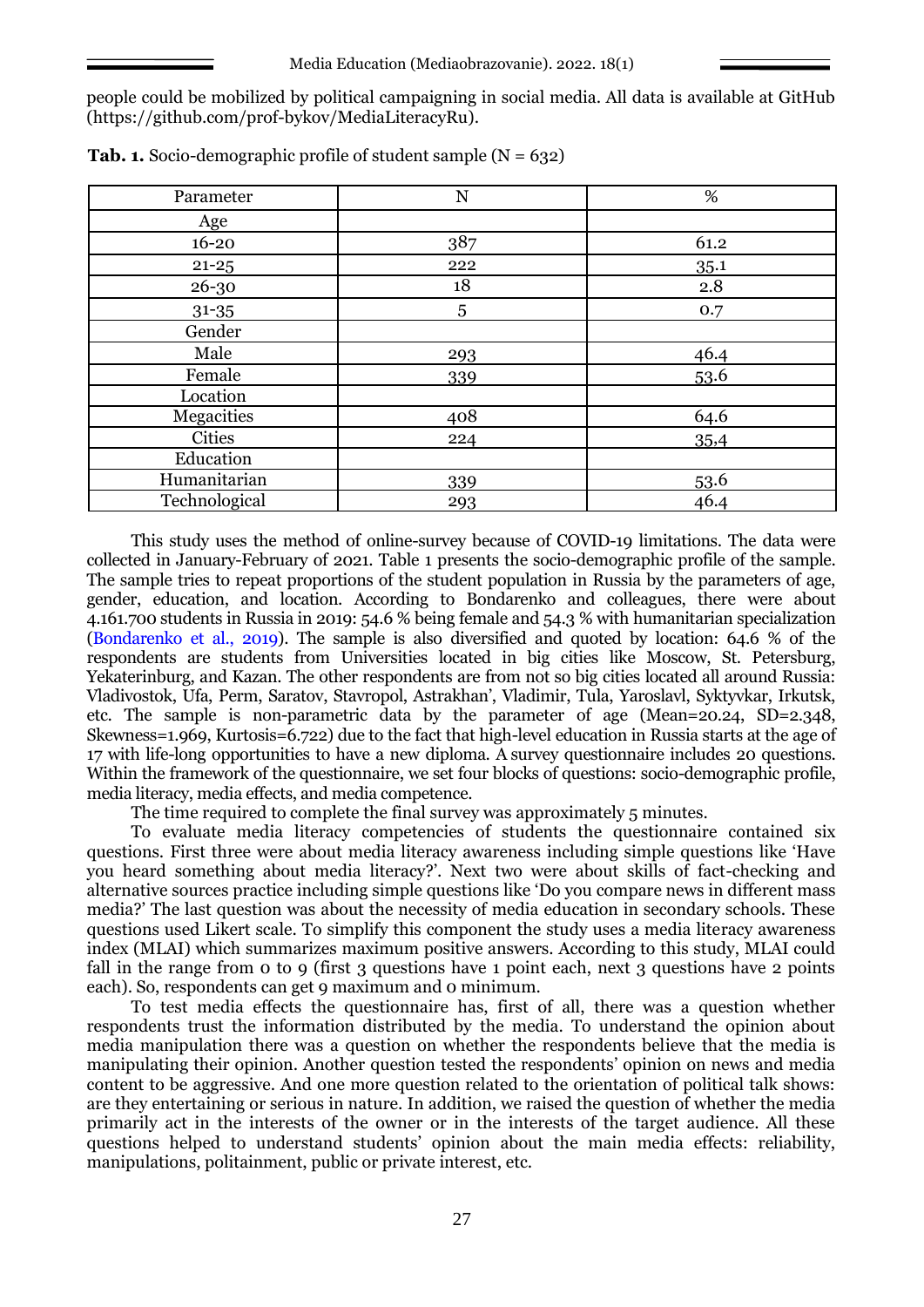To control political effects the questionnaire suggested four questions. The first one was about interest in political news. In the next, active reactions or online participation were examined with the question whether the students share political information on social networks, comment on them, post likes/dislikes, etc. Another question is directly related to the trust of politicians who run various online blogs: respondents were asked to choose whether they trust politicians more, as primary sources or the media. And one question related to the problem of trust in experts in the field of politics, the respondents were asked to choose and evaluate how much they trust experts on the Likert scale. These questions helped us to analyze the following political effects: interest in politics, trust in experts, trust in politicians, and online participation.

#### **3. Discussion**

Development of media literacy concept caused by rapid spread of electronic mass media and especially the Internet. Modern political communication is constantly changing: too many information sources with too many media channels (and counting). To be a modern person means to have digital skills to keep up with information flows. So, media literacy is supposed to be an important part of contemporary education. The simplest definition argues that media literacy is a result of media education, and in its turn "media education is the process of teaching and learning about media" (Buckingham, 2003). The idea of media education appeared in the 1970s, when UNESCO announced media education as a priority area for the next decade (Carlsson, 2019). Several UNESCO documents and reports emphasized that media literacy enables people to understand the communication media used in their society and acquire skills of using these media to communicate with other people (Singh et al., 2016). Media literacy usually is the outcome of media education which forms the ability of an individual to understand media flows and information due to a certain set of media competencies that a person acquires along with life.

Bulger and Davison sum the essentials of the definition: 'Media literacy is most commonly described as a skill set that promotes critical engagement with messages produced by the media. At its most basic, media literacy is the active inquiry and critical thinking about the messages we receive and create' (Bulger, Davison, 2018). Hoobs argues that 'media literacy has been alternately framed in one of two ways: empowerment is a form of taste discrimination that enables people to make good decisions about evaluating the quality of media content, while protection is rooted in the idea that critical thinking about media reduces people's likelihood of negative influence to media content, including violence, sexuality, propaganda and misrepresentation' (Hobbs, 2017).

Carlsson connects media literacy with basic human rights: 'The complexities of modern society demand educated, skilled and critical citizens in many different areas if freedom of expression, democracy and social progress are to be maintained and developed. Some of the knowledge and skills required relate to media and communication culture. Media and information literacy takes its place alongside other things people need in order to be active citizens: knowledge of how political decisions are taken, the principles of the rule of law, the rights and obligations of citizens, the meaning of universal human rights, national and international security' (Carlsson, 2019).

Researchers of media literacy from Russia usually work in the same directions. A.V. Fedorov thinks that media literacy is a personal 'communication culture with the media, creativity, communication skills, critical thinking, perception, interpretation, analysis and evaluation of media texts, to teach different forms of self-expression by means of media technology, media literacy acquisition' (Fedorov, 2012). His definition tends to support the classical approach of media literacy as a result of media education. E.L. Vartanova, as a head of Journalism Department at the Moscow State University, emphasises the role of journalism and mass media. She argues that media literacy implies 'understanding the nature and fundamental principles of mass media, the development of information technology, improving skills of analysis and evaluation of information content and the ability to use this information consciously' (Vartanova, 2019). A.A. Kazakov defines media literacy as 'the ability of a person to find the information that interests him in the mass media materials, to critically comprehend it and verify its authenticity, as well as, if necessary, to create elementary media messages' (Kazakov, 2017).

Several definitions of digital literacy include critical thinking as a part of the concept. The non-government organization "National Council for Excellence in Critical Thinking" defines critical thinking as "an intellectually disciplined process of actively and skillfully conceptualizing, applying, analyzing, synthesizing, and/or evaluating information gathered from, or generated by, observation, experience, reflection, reasoning, or communication, as a guide to belief and action.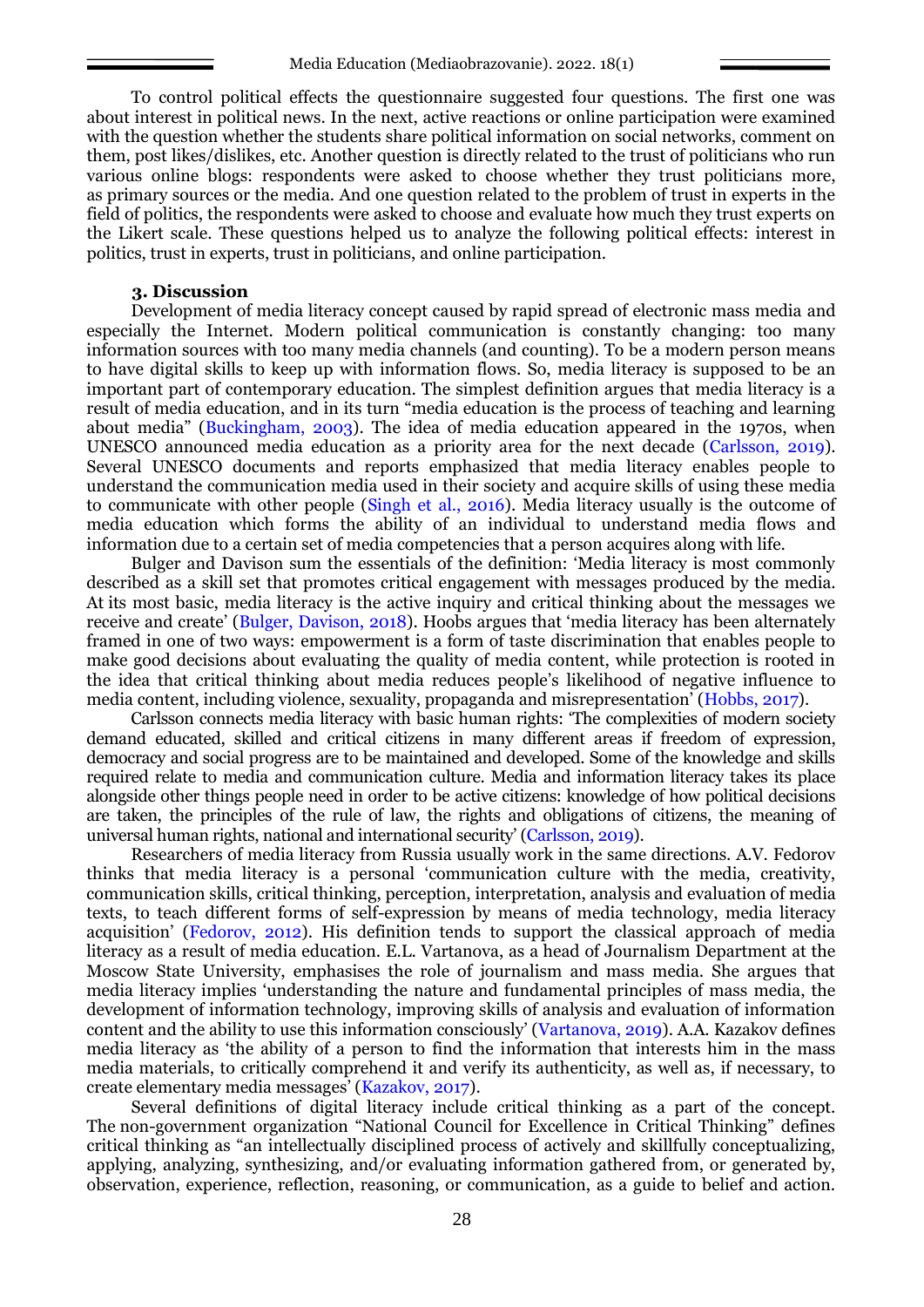In its exemplary form, it is based on universal intellectual values that transcend subject matter divisions: clarity, accuracy, precision, consistency, relevance, sound evidence, good reasons, depth, breadth, and fairness" (Critical…, 1987).

As an ideal type, critical thinking is purposeful, self-regulating judgment that results in interpretation, analysis, assessment and inference, as well as an explanation of the factual, conceptual, methodological, criteriological or contextual considerations on which this judgment is based. Critical thinking is essential as a research tool, but totally a human phenomenon. Yusupova with colleagues picture: 'The ideal critical thinker is usually curious, well-informed, trusts the correct thinking, broad and open-minded, flexible, impartial in assessments, honestly admits his own biases, prudent in making decisions and judging, ready to reconsider his point of view, clearly sets out the essence of the case, organized in complex cases, persistent in seeking relevant information, rational in choosing criteria, focused on research and persistent in finding results that are as accurate as the circumstances and the subject of research require' (Yusupova et al., 2020). However, it is really hard to expect that common audiences of mass media will fall into the category of scientists.

Some authors insist that media literacy should be developed to the concept of media competency. Martens and Hobbs propose one of the best definitions of the competencies of digital and media literacy which must 'include the ability to make responsible choices and access information by locating and sharing materials and comprehending information and ideas; analyze messages in a variety of forms by identifying the author, purpose, and point of view and evaluating the quality and credibility of the content; create content in a variety of forms, making use of language, images, sound and new digital tools and technologies; reflect on one's own conduct and communication behaviour by applying social responsibility and ethical principles; and take social action by working individually and collaboratively to share knowledge and solve problems in the family, workplace, and nation and by participating as a member of a community' (Martens, Hobbs, 2015).

A.V. Fedorov follows this lead: 'The positive outcome of media education should be media competence of a personality – the set of his/her motives, knowledge, skills, abilities (indicators: motivational, contact, information, perceptual, interpretative, practical (hands-on), creative)' (Fedorov, 2012). It seems that, as basic literacy for education, media literacy is a basic level for media competency.

There are many ways then individuals, groups, and society are able to benefit from media literacy. It seems that media literacy helps to fight fake-news and to protect public discussion (Jones-Jang et al., 2021). According to Martens and Hobbs, Internet skills help to improve citizens' participation in politics and, in particular, in elections. (Martens, Hoobs, 2015). Another study shows that individuals with higher levels of education use the Internet for 'capital-enhancing' activities, which includes seeking political or government information (Van Deursen, Van Dijk, 2014). Deursen and Helsper have found that investments in digital skills and media literacy do affect 'outcomes in other domains and that this is independent of the characteristics of the person' (Van Deursen, Helser, 2018). Christensen and Bengtsson suggest that political activities in Finland today via the Internet are run by virtual citizens who are at least as politically competent as traditional activists which requires a certain level of digital literacy (Christensen, Bengtsson, 2011).

On the other hand, poor media literacy is able to provoke aggressive communication in social media (Bykov et al., 2018). Internet activity in social networks strengthens our aspirations for individualization and weakens our social ties (Scheerder et al., 2019). The question of how to resist this becomes much more relevant in this regard. How to maintain your individuality and uniqueness and not become a victim of external manipulators or even bots and mal-ware? (Murthy, 2016) Study shows that in Twitter more than 50 % of internet-traffic is generated by bots (Al-Rawi, 2018). Being a part of life-long education, media literacy needs to be developed constantly, however there are many problems in media education for generations like senior adults or children and teens (Hobbs, 2017; Len-Ríos et al., 2019; Rasi et al., 2021).

Summing up the literature review, one should conclude that media literacy is a complicated phenomenon with competing approaches and definitions. The authors argue that further development of the media literacy concept involves the idea of media competency as a combination of digital skills, media consumption experience and critical thinking. The important goal of media literacy studies today is to understand how these skills help the individuals to navigate the main information flows and not to become a victim of deception or manipulation.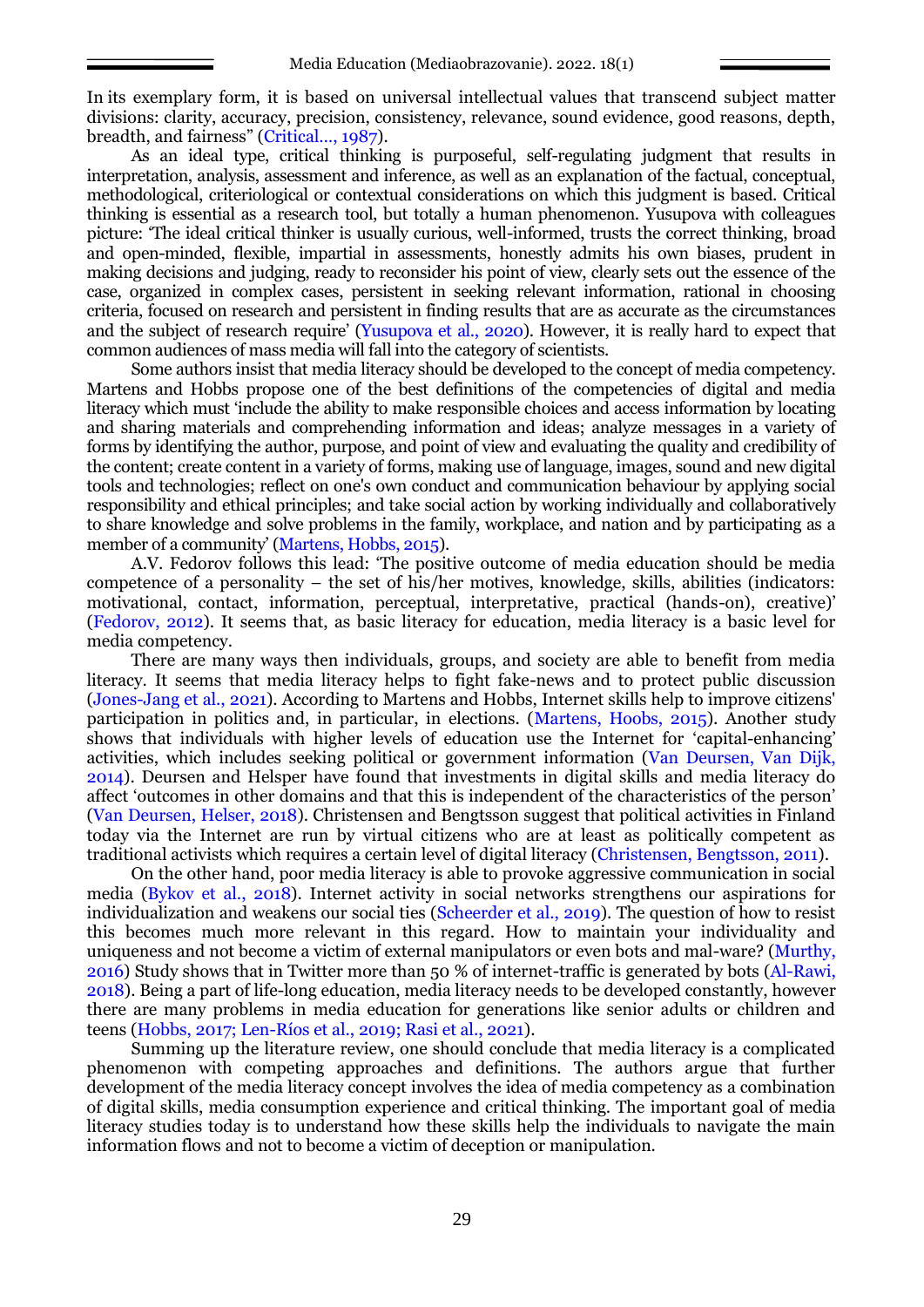#### **4. Results**

The results show that students in Russia generally are aware of media literacy: 64.24 % has heard about media literacy, 84.49 % - about fake-news, 55.38 % - about fact-checking, 81.49 % says that they compare news in different mass media (at least often), 60.44 % declares that they check out primary sources of the news in mass media, and 81.01 % supports the idea of media education in secondary schools. Calculated MLAI mean is  $5.43$  (SD = 2.145). These figures are rather high compared to the total population.

Table 2 contains statistics based on X-square testing of students' responses to the questionnaire. Calculated media literacy awareness index was applied. The data clearly indicates that only specialization in education matters in formation of media literacy among students: students with humanitarian specializations have higher media literacy awareness index than students with hard science specializations.

|                           | X-square | df | Asymptotic             |  |  |
|---------------------------|----------|----|------------------------|--|--|
|                           |          |    | significance (2-sided) |  |  |
| Socio-demographic profile |          |    |                        |  |  |
| Age                       | 33.386   | 27 | 0.185                  |  |  |
| Gender                    | 12.720   | 9  | 0.176                  |  |  |
| Education                 | 34.828   | 9  | 0.000                  |  |  |
| Location                  | 13.248   | 9  | 0.152                  |  |  |
| Media effects             |          |    |                        |  |  |
| Trust in mass media       | 34.433   | 36 | 0.543                  |  |  |
| Politainment              | 66.157   | 36 | 0.002                  |  |  |
| Communicative aggression  | 62.410   | 36 | 0.004                  |  |  |
| Property                  | 81.454   | 36 | 0.000                  |  |  |
| Media interest            | 53.330   | 36 | 0.031                  |  |  |
| Media manipulation        | 103.845  | 36 | 0.000                  |  |  |
| Political effects         |          |    |                        |  |  |
| Interest in politics      | 143.212  | 36 | 0.000                  |  |  |
| Trust in politicians      | 50.002   | 36 | 0.060                  |  |  |
| Online participation      | 77.192   | 36 | 0.000                  |  |  |
| Trust in experts          | 59.788   | 36 | 0.008                  |  |  |

**Table 2.** The effects of media literacy in student community in Russia with media literacy awareness index  $(N = 632)$ 

Table 2 also indicates that MLAI has a great potential to influence both media effects and political effects. MLAI is especially important for boosting interest in politics and political news among students. It is absolutely clear that the more media literacy a student has, the more he/she is interested in politics.

The other striking result is that a high level of media literacy usually corresponds with a high level of opinion that mass media use manipulation techniques. Totally, 88.45 % says that mass media probably manipulate audiences (see Figure 1). A significant number of respondents indicated that the media owner most likely has influence on the published materials and it also corresponds with media literacy. However, there are two questions which do not correspond with the MLAI. One of them (Trust in politicians) is very close to being statistically significant. Probably, it was not a clear question formula. The question about trust in media sounds too generalized for there are different sorts of media with certain reputation to be or not to be trusted. Probably, it should be replaced.

To prove that media literacy can replace socio-demographic profile as a basic component of political communication model, the x-square tests were applied to all parameters (see Table 3). The results show that the most important linkage to all components is specialization of students. However, sometimes this linkage works in different directions and has unclear results. For example, students in humanities are more informed about media literacy and are more welcome for media education in secondary school. However, students in hard science practically do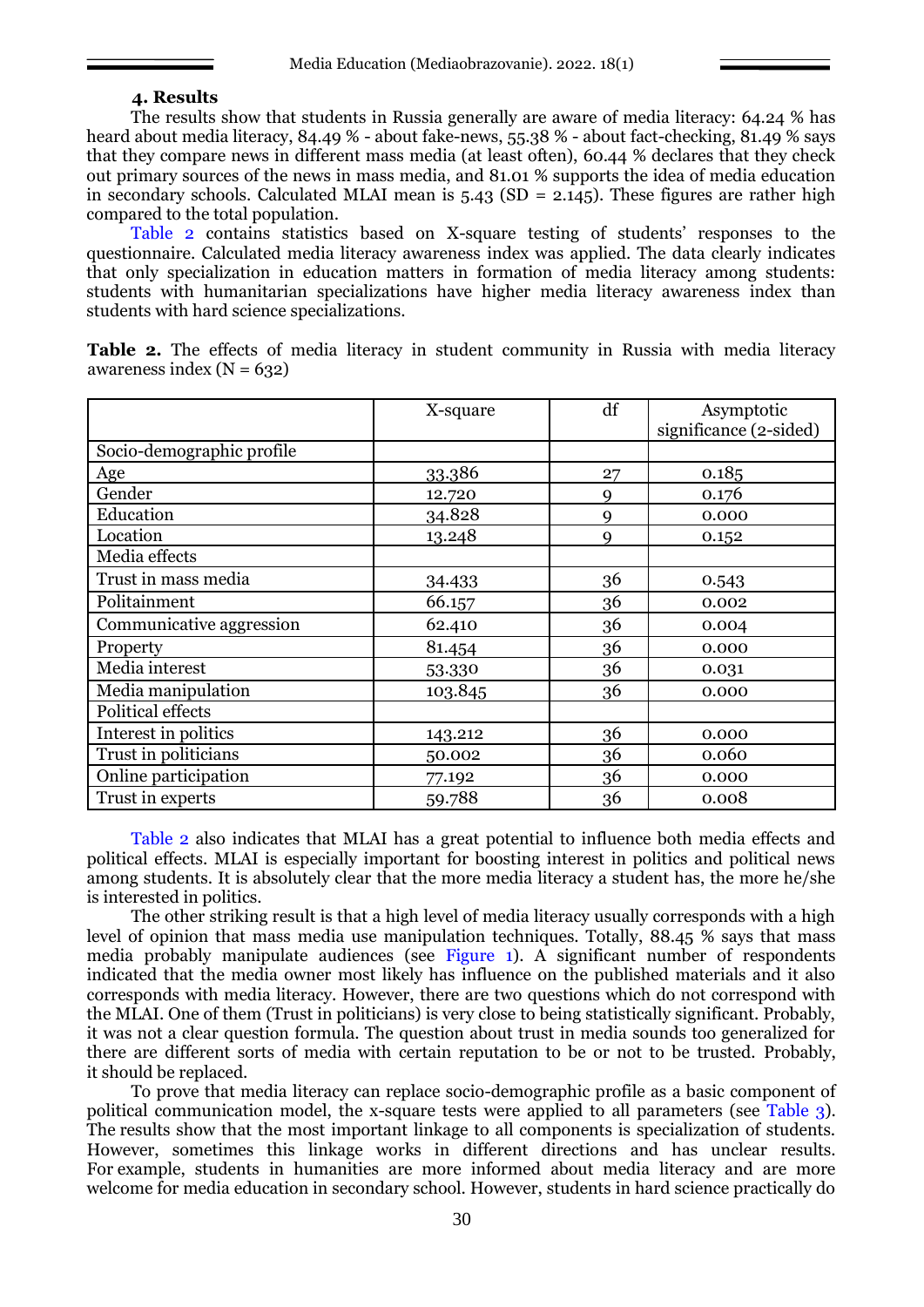more fact-checking and news-comparing. At the same time, it looks like education is the most important variable both in media literacy awareness index and over three components.



Fig. 1. Distribution of answers to question 'Do you agree that mass media use manipulation in news?' (N =  $632$ )

| <b>Table 3.</b> Socio-demographic profile as a component in political communication model |  |  |
|-------------------------------------------------------------------------------------------|--|--|
| (Value of X-square Tests, $N = 632$ )                                                     |  |  |

| Parameters                                                                                  | Age                                     | Gender            | Education         | Location          |
|---------------------------------------------------------------------------------------------|-----------------------------------------|-------------------|-------------------|-------------------|
| Media literacy                                                                              |                                         |                   |                   |                   |
| Media literacy awareness                                                                    | $9.992$ (df=6)                          | $10.709^*$ (df=2) | $31.664*(df=2)$   | $0.790$ (df=2)    |
| Fact-checking awareness                                                                     | $9.367$ (df=6)                          | $30.648*(df=2)$   | $1.129$ (df=2)    | $4.130$ (df=2)    |
| Fake-news awareness                                                                         | $4.343$ (df=6)                          | $17.285*(df=2)$   | $3.651$ (df=2)    | $5.331$ (df=2)    |
| Alternative sources practice                                                                | $18.311$ (df=12)                        | $1.933$ (df=4)    | $14.431^*$ (df=4) | $13.335^*$ (df=4) |
| Fact-checking practice                                                                      | $10.133$ (df=12)                        | $1.621$ (df=4)    | $5.077$ (df=4)    | $1.024$ (df=4)    |
| Media education                                                                             | $10.732$ (df=12)                        | $20.267*(df=4)$   | $40.637*(df=4)$   | $16.143^*$ (df=4) |
| Media effects                                                                               |                                         |                   |                   |                   |
| Trust in mass media                                                                         | $11.631$ (df=12)                        | $15.515*(df=4)$   | $27.979^*$ (df=4) | $7.235$ (df=4)    |
| Politainment                                                                                | $21.877*$ (df=12                        | $5.609$ (df=4)    | $9.770*(df=4)$    | $4.287$ (df=4)    |
| Communicative aggression                                                                    | $16.167$ (df=12)                        | $10.313*(df=4)$   | $16.882*(df=4)$   | $5.845$ (df=4)    |
| Property                                                                                    | $7.329$ (df=12)                         | $5.582$ (df=4)    | $9.823*(df=4)$    | $2.608$ (df=4)    |
| Media interest                                                                              | $15.274$ (df=12)                        | $24.460*(df=4)$   | $41.475*(df=4)$   | $19.026*(df=4)$   |
| Media manipulation                                                                          | $3.750$ (df=12)                         | $1.189$ (df=4)    | $11.658*(df=4)$   | $7.872$ (df=4)    |
| Political effects                                                                           |                                         |                   |                   |                   |
| Interest in politics                                                                        | $12.012$ (df=12)                        | $11.557*(df=4)$   | $15.003^*$ (df=4) | $10.872*(df=4)$   |
| Trust in politicians                                                                        | $27.397*(df=12)$                        | $16.380*(df=4)$   | $30.770*(df=4)$   | $10.411^*$ (df=4) |
| Online participation                                                                        | $13.309$ (df=12)                        | $1.428$ (df=4)    | $30.754*(df=4)$   | $18.422*(df=4)$   |
| Trust in experts<br>$\mathbf{A}$ and $\mathbf{A}$ are the set of $\mathbf{A}$<br>$\epsilon$ | $17.763$ (df=12)<br>$\cdot$ 1 1 $\cdot$ | $19.225*(df=4)$   | $50.380*(df=4)$   | $8.143$ (df=4)    |

\* - Asymptotic significance (2-sided) < 0.05

## **5. Conclusion**

Media literacy became a central target construct in political public relations today. In this paper the authors applied an integrative perspective in order to combine a recent model from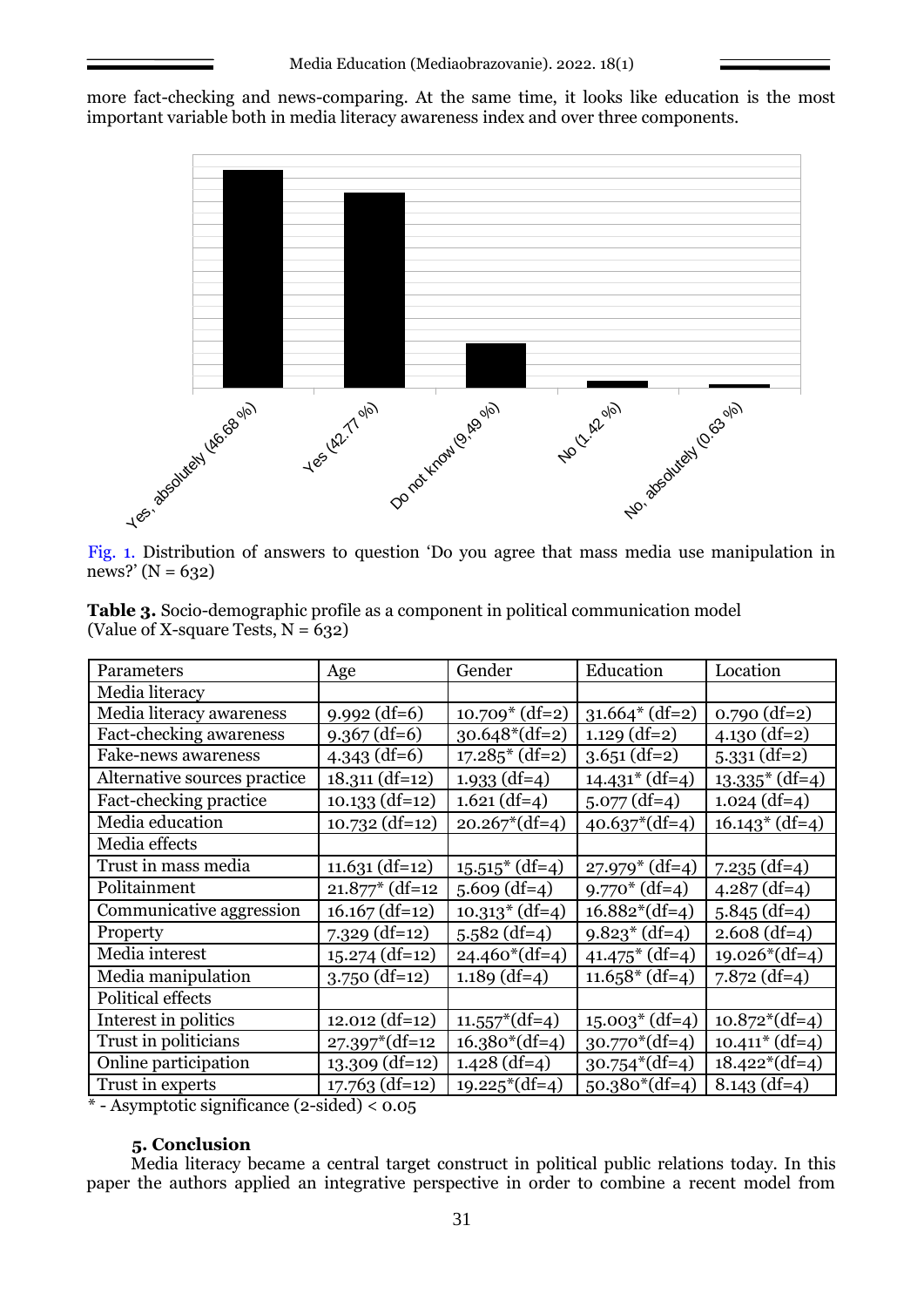media literacy research, public relations, political communication, and public opinion. The concept of media literacy is multifaceted and, as we can see from the review of the literature, it is still in the development stage. The authors argue that future progress of the concept is in the idea of media competency which differs by levels of digital skills, critical thinking, and experience. Critical thinking is an essential part of media competencies since it helps to evaluate information received from the mass media, as well as the ability to recognize political manipulation. Additionally critical thinking enables users' ability to generate their own message and respond to messages by others.

The empirical part of study suggests that media literacy among students in Russia is generally present. Compared to other age groups students have a high index of media literacy awareness proposed by the authors. According to the results, students are sure that the mass media uses methods of manipulating public opinion. This sense of being manipulated is partly the reason why young people don't trust the media. The study argues that there is a direct link between the level of media literacy and political communication among young people today in Russia. Being over (wrongly) media educated, students can not see reasons to participate in politics. The study participates in calculation of the potential political risks for government institutions, as well as in an objective assessment of the situation with the level of media literacy in Russia.

In continuation to this study, in April 2021, the first focus group was held in Irkutsk, a city in Siberia, with twelfth students participating. The focus group discussed the results of the sociological survey. The respondents showed interest in the topic. Many respondents noted the importance of media literacy for modern youth and their significant interest in politics. The respondents stated that in the modern world the media are constantly trying to manipulate the opinion of the audience, and also often act not in its interests, but in the interests of the owner or the advertisers. However, today's young people often have no desire or no time to check and verify the news, so they read the news only for informational purposes. One older respondent, aged closer to 30 years, reported that if he is interested in the news, they often try to find the very first information guide in search of information and consider it more informative and, possibly, more truthful, because, from his point of view, it is not yet biased. In general, respondents note that they perceive all news information quite septically. During the discussion, the topic of critical thinking was raised. Respondents ambiguously evaluate the term critical thinking itself. One of the respondents said that the term critical thinking is, in general, an adequate perception. And it is the criterion of adequacy that plays a key role in the analysis of information.

The authors argue that the media literacy component is a very important part of the modern political communication model. Media literacy awareness index is able to influence media and political effects. At least, it makes analysis more compact and understandable. The parameter of education (humanitarian or technical) once again raises a question of critical thinking and the quality of the modern educational system, at least, in Russia.

### **References**

Al-Rawi, 2018 – *Al-Rawi, A.* (2018). What the fake? Assessing the extent of networked political spamming and bots in the propagation of #fakenews on Twitter. *Online Information Review.* 42(7): 53-71.

Bagdikian, 2004 – *Bagdikian, B.* (2004). The New media monopoly. Boston: Beacon Press.

Bennett et al., 2012 – *Bennett, W.L., Segerberg, A.,* (2012). The logic of connective action. Digital media and the personalization of contentious politics. *Information, Communication and Society*. 15(5): 739-768.

Bodrunova et al., 2019 – *Bodrunova, S., Nigmatullina, K.* (2019). Journalistic cultures: New times, new gaps? in Davydov, S. (ed). *Internet in Russia: a study of Runet and its impact on social life*. Springer: 17-39.

Bondarenko et al., 2019 – *Bondarenko, N.V., Gohberg, L.M., Kovaleva, N.V., Kuznecova, V.I., Ozerova, O.K., Sautina, E.V., Shugal', N.B.,* (2019). Obrazovanie v cifrah-2019: kratkij statisticheskij sbornik [Education in numbers-2019: A short statistical collection]. Moscow. [in Russian]

Buckingham, 2003 – *Buckingham, D.,* (2003). Media Education: Literacy, Learning and Contemporary Culture*.* Cambridge: Cambridge Polity Press.

Bulger et al, 2018 – *Bulger, M., Davison, P.,* (2018). The promises, challenges and futures of media literacy. [Electronic resource]. URL: [https://datasociety.net/pubs/oh/DataAnd](https://datasociety.net/pubs/oh/DataAndSociety_Media_Literacy_2018.pdf) [Society\\_Media\\_Literacy\\_2018.pdf](https://datasociety.net/pubs/oh/DataAndSociety_Media_Literacy_2018.pdf)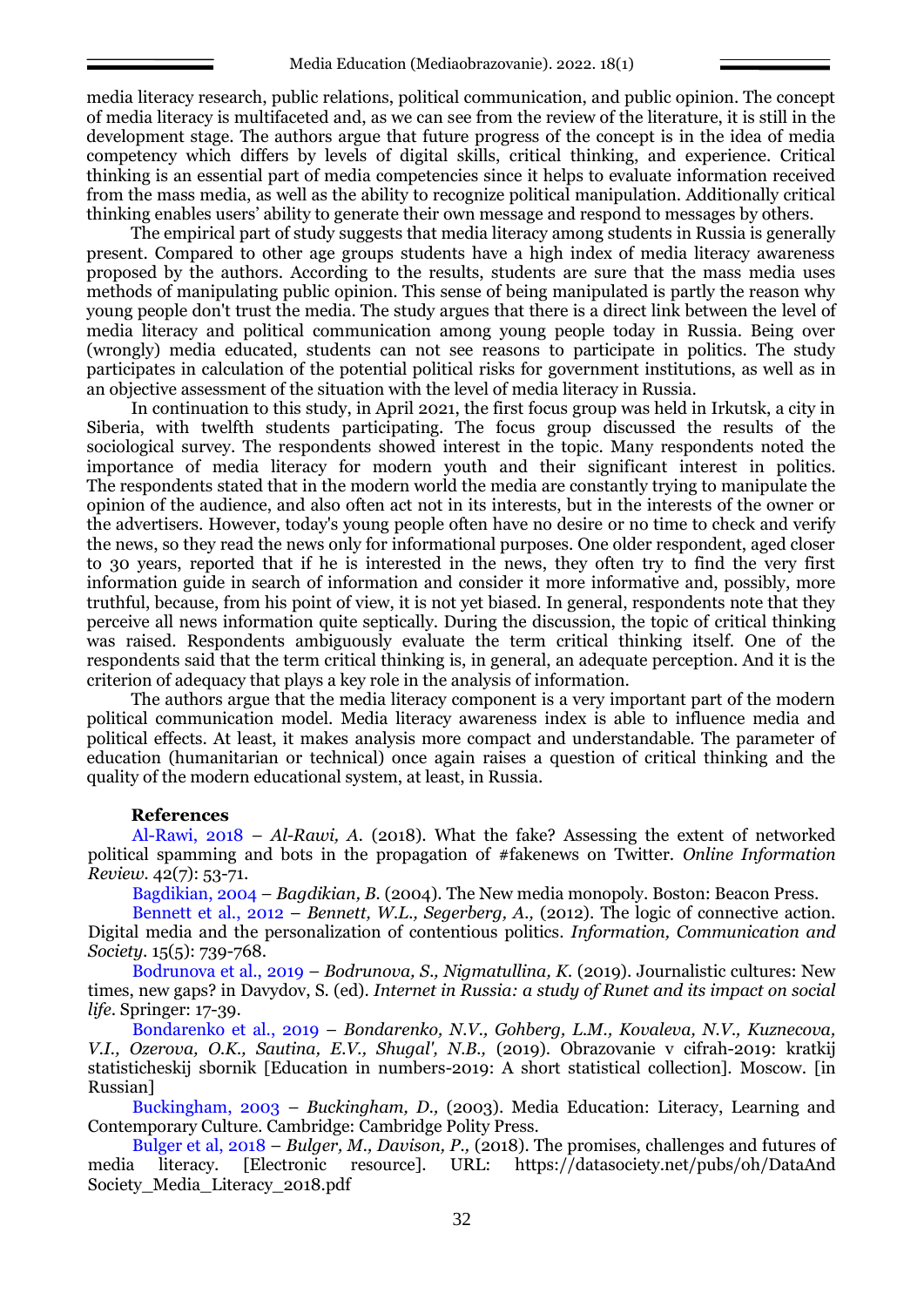Burton et al., 2010 – *Burton, M.J., Shea, D.M*. (2010), Campaign Craft: The Strategies, Tactics, and Art of Political Campaign Management. 4th ed., Praeger. Santa Barbara.

Bykov et al., 2016 – *Bykov, I.A., Pobedinskiy, I.M., Achkasova, V.A., Kuzmin, A.E.* (2016). Managing governmental public relations in Russia: Evidences from St. Petersburg. *International Review of Management and Marketing.* 6: 126-142.

Bykov et al., 2017 – *Bykov, I.A., Kuzmin, A.E*. (2017). Sociology of political support in Russia: The Ukraine Crisis, Putin and the dynamics of public opinion. *Pertanika Journal of Social Sciences and Humanities*. 25(4): 1689-1702.

Bykov et al., 2018 – *Bykov, I. A., Balakhonskaya, L. V., Gladchenko, I. A. and Balakhonsky, V. V.* (2018). Verbal aggression as a communication strategy in digital society in *2018 Communication Strategies in Digital Society Seminar.* St.Petersburg. Russia. IEEE: 12-14.

Bykov et al., 2019 – *Bykov, I., Gladchenko, I., Ibraeva, G., Myssaeva, K.* (2019). Digital Literacy and Strategy of PR-education in Russia and Kazakhstan: Comparative analysis. 2019 Communication Strategies in Digital Society Seminar. St.Petersburg, Russia. *IEEE:* 47-49.

Bykov et al., 2021 – *Bykov, I.A., Medvedeva, M.V.* (2021). Digital literacy as a factor of political communication strategy of Russia. in *2021 Communication Strategies in Digital Society Seminar.* St.Petersburg, Russia. *IEEE:* 83-86.

Carlsson, 2019 – *Carlsson, U.* (ed.) (2019). Understanding media and information literacy (MIL) in the Digital Age. A Question of Democracy. UNESCO, UNESCO Chair on Freedom of Expression, Media Development and Global Policy.

Catts, 2010 – *Catts, R.* (2010). UNESCO Information Literacy Indicators: Validation Report. [Electronic resource]. URL: http://www.unesco.org/new/fileadmin/MULTIMEDIA/HQ/CI/CI/ pdf/information\_literacy \_indicators\_validation\_report\_ralph\_catts\_en.pdf

Christensen et al., 2011 – *Christensen, Н., Bengtsson, А.* (2011). The political competence of Internet-participants. *Information, Communication and Society*. 14(6): 896-916.

Critical…, 1987 – Critical Thinking as Defined by the National Council for Excellence in Critical Thinking. In: *National Council for Excellence in Critical Thinking* (1987). [Electronic resource]. URL: https://www.criticalthinking.org/pages/defining-critical-thinking/766

Davydov, 2019 - *Davydov, S*. (ed.) (2019). Internet in Russia: A study of the Runet and its impact on social life. Springer.

Dollbaum, 2020 – *Dollbaum, J.M.* (2020). Social policy on social media: How opposition actors used *Twitter* and *VKontakte* to oppose the Russian pension reform. *Problems of Post-Communism*. DOI: 10.1080/10758216.2020.1800492

Erzikova, 2013 – *Erzikova, E.* (2013). Shaken, not stirred: Western public relations practices in Russia. *Russian Journal of Communication*. 5(3): 252-263.

Farrell et al., 2002 – *Farrell, D.M., Scmitt-Beck R.* (eds.) (2002). Do political campaigns matter? Campaign effects in elections and referendums. London: Routledge.

Fedorov et al., 2017 – *Fedorov, A., Levitskaya, A.* (2017). Media education and media criticism in the educational process in Russia. *European Journal of Contemporary Education.* 6(1): 39-47.

Fedorov, 2012 – *Fedorov, A.* (2012). Mediaobrazovanie [Media Education]. *Bol'shaya rossijskaya enciklopediya* – *Big Russian Encyclopedia. Moscow.* [in Russian]

Friedenberg, 1997 – *Friedenberg, R.V.,* (ed.), (1997). Communication consultants in political campaigns. *Ballot Box Warriors.* Praeger, Westport.

Gunitsky, 2015 – *Gunitsky, S.* (2015). Corrupting the Cyber-Commons: Social media as a tool of autocratic stability. *Perspectives on Politics*. 13(1):42-54.

Guriev et al., 2020 – *Guriev, D., Treisman, D.* (2020). A theory of informational autocracy. *Journal of Public Economics*. DOI: 10.1016/j.jpubeco.2020.104158

Hobbs, 2017 – *Hobbs, R.* (2017). Measuring the digital and media literacy competencies of children and teens, in Blumberg, F.C., Brooks, P.J. (Eds.). *Cognitive Development in Digital Contexts*. London: Academic Press: 253-274.

Holladay et al., 2013 – *Holladay, S.J., Coombs, W.T*. (2013). Public relations literacy: Developing critical consumers of public relations, *Public Relations Inquiry*. 2(2): 125-146.

Jones-Jang et al., 2021 – *Jones-Jang, S.M., Mortensen, T., Liu, J.* (2021). Does media literacy help identification of fake news? Information literacy helps, but other literacies don't. *American Behavioral Scientist*. 65(2): 371-388.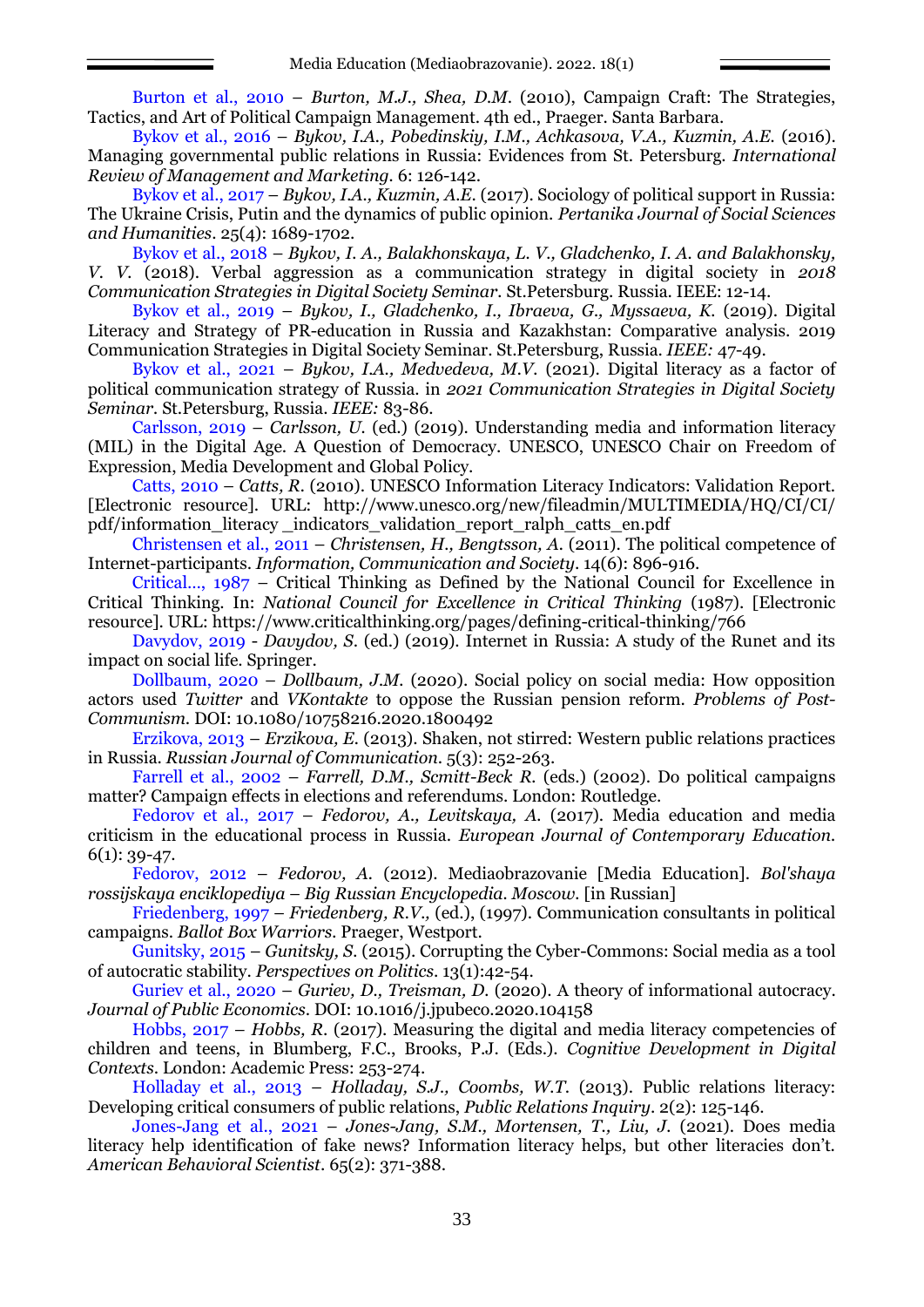Kazakov, 2017 – *Kazakov, A.A.* (2017). A political aspect of media literacy. *International journal of media and information literacy.* 2(2): 90-98.

Kazakov, 2020 – *Kazakov, A.A.* (2020). Politicheskaja rol' medijnoj gramotnosti v uslovijah tehnologicheskoj transformacii massovoj kommunikacii [The political role of media literacy in the context of the technological transformation of mass communication]. Ph.D. Dis. Moscow. [in Russian]

Kazun, 2016 – *Kazun, A.* (2016). Framing sanctions in the Russian Media: The Rally effect and Putin's enduring popularity. *Demokratizatsiya: The Journal of Post-Soviet Democratization*. 24(3): 327-350.

Kiousis et al., 2010 – *Kiousis, S., Strömbäck, J.* (2010). The White house and public relations: Examining the linkages between presidential communications and public opinion. *Public Relations Review*. 36: 7-14.

Klapper, 1960 – *Klapper, J.T.* (1960). The Effects of mass communication. Glencoe. IL: Free Press.

Larsson, 2012 – *Larsson, L.* (2012). From yearly to daily press meetings: The development of the government press relations in Sweden. *Public Relations Inquiry*. 1(3): 257-283.

Laruelle, 2016 – *Laruelle, M.* (2016). The three colors of Novorossiya, or the Russian nationalist mythmaking of the Ukrainian Crisis. *Post-Soviet Affairs.* 32(1): 55-74.

Lau et al., 2007 – *Lau, R.R., Sigelman, L., Rovner, I.B.* (2007). The Effects of negative political campaigns: A Meta-analytic reassessment. *The Journal of Politics*. 69(4): 1176-1209.

Len-Ríos et al., 2016 – *Len-Ríos, M.E., Hughes, H.E., McKee, L.G., Young, H.N.* (2016). Early adolescents as publics: A national survey of teens with social media accounts, their media use preferences, parental mediation, and perceived Internet literacy. *Public Relations Review*. 42(1): 101-108.

Levada-Center, 2019 – *Levada-Center*, (2019). Individuals using the Internet. [Electronic resource]. URL: https://www.levada.ru/en/2019/12/27/individuals-using-the-internet/

Levada-Center, 2020 – *Levada-Center,* (2020). Medialandshaft-2020 [Media landscape 2020]. [Electronic resource]. URL: available at: https://www.levada.ru/2020/04/28/rossijskijmedialandshaft-2020/ [in Russian].

Lilleker, 2014 – *Lilleker, D.G.* (2014). Political communication and cognition. London: Palgrave Macmillan.

Literat, 2014 – *Literat, I.* (2014). Measuring new media literacies: Towards the development of a comprehensive assessment tool. *Journal of Media Literacy Education.* 6(1): 15-27.

Martens et al., 2015 – *Martens, H., Hobbs, R.* (2015). How media literacy supports civic engagement in a digital age. *Atlantic Journal of Communication.* 23(2): 120-137.

McNair, 2004 – *McNair, B.* (2004). PR Must Die: Spin, anti-spin and political public relations in the UK. 1997-2004. *Journalism Studies*. 5(3): 325-338.

McNair, 2007 – *McNair*, *B.* (2007). An Introduction to political communication. 4th ed. London: Routledge.

Moloney, 2006 – *Moloney, K.* (2006). Rethinking public relations. PR, propaganda and democracy. London: Routledge.

Morozov, 2011 – *Morozov, E.* (2011). The Net delusion: The Dark side of Internet freedom. Public Affairs NY.

Murthy et al., 2016 – *Murthy, D., Powell, A.B., Tinati, R., Anstead, N., Carr, L., Halford, S. J., Weal, M*. (2016). Bots and Political Influence: A Sociotechnical investigation of social network capital. *International Journal of Communication*. 10: 4952-4971.

Newman, 1999 – *Newman, B.I.* (1999). The mass marketing of politics: Democracy in an age of manufactured images. Thousand Oaks. CA: Sage.

Persson et al., 2014 – *Persson, E., Petersson, B.* (2014). Political mythmaking and the 2014 Winter Olympics in Sochi: Olympism and the Russian great power myth. *East European Politics*. 30(2): 192-209.

Rasi et al., 2021 – *Rasi, P., Vuojärvi, H., Rivinen, S.,* (2021). Promoting media literacy among older people: A systematic review. *Adult Education Quarterly*. 71(1): 37-54.

Robertson et al., 2017 – *Robertson, G., Greene, S.* (2017). The Kremlin Emboldened: How Putin wins support? *Journal of Democracy*. 28(4): 86-100.